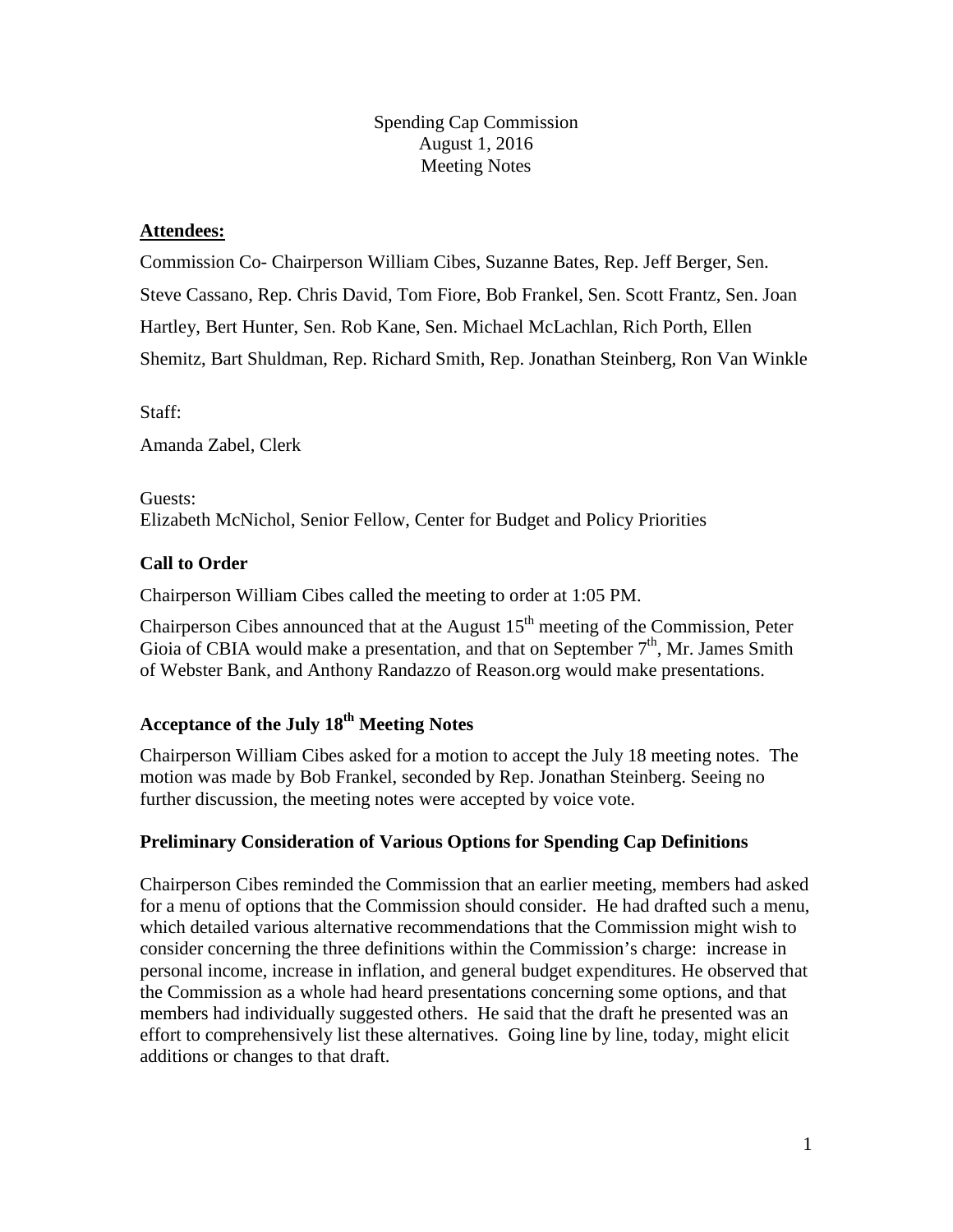Because it might be difficult to come up with suggestions when suddenly confronted by a draft, Chairperson Cibes suggested that members review this list after the meeting and submit additional ideas over the next few days.

Mr. Shuldman stated that there should be ample time for members' consideration, and suggested that the Commission review the menu at its next meeting. Chairperson Cibes agreed.

#### *Increase in personal income*

Chairperson Cibes observed that a number of different presenters had canvassed several different alternative definitions of personal income, many using the Bureau of Economic Analysis data on personal income as the base. It had been suggested that this data be modified by adding realized capital gains, by making an adjustment to include income earned in Connecticut by out-of-state residents, and excluding income earned out-of-state by in-state residents, and by excluding rental income imputed to homeowners. Using Adjusted Gross Income of Connecticut taxpayers, as reported by the U.S. Internal Revenue Service had also been suggested as an alternative base.

Other issues to be considered included the time period used to determine personal income, whether calendar years or fiscal years should be used, and the degree to which transparency, availability of data, and volatility should be taken into account.

#### *Increase in Inflation*

Chairperson Cibes observed that two different types of inflation had been suggested to the Commission: one based on inflation in the basket of goods and services purchased by consumers, and one based on inflation in the basket of goods and services purchased by government. For the former, several different measures existed, including several indices measuring consumer prices for different geographic areas, as well as personal consumption expenditures. He also observed that there had been competing views expressed concerning a measurement of inflation in the basket of goods and services purchased by government, and whether the impact of the "cost disease of personal services" should be considered. The draft menu also listed, as issues to be considered, the time period used to determine personal income, whether calendar years or fiscal years should be used, and the degree to which transparency, availability of data, and volatility should be taken into account. During this review, a number of questions and comments were made, as follows:

Senator McLachlan asked if there was a way to create a CPI measurement for the state, blending CPI for the New York area and CPI for Massachusetts, since there was no measure that specifically addressed consumer prices in Connecticut.

Mr. Hunter asked what index was used in the recent fiscal year when inflation was used instead of personal income to limit expenditures. He also asked for further clarification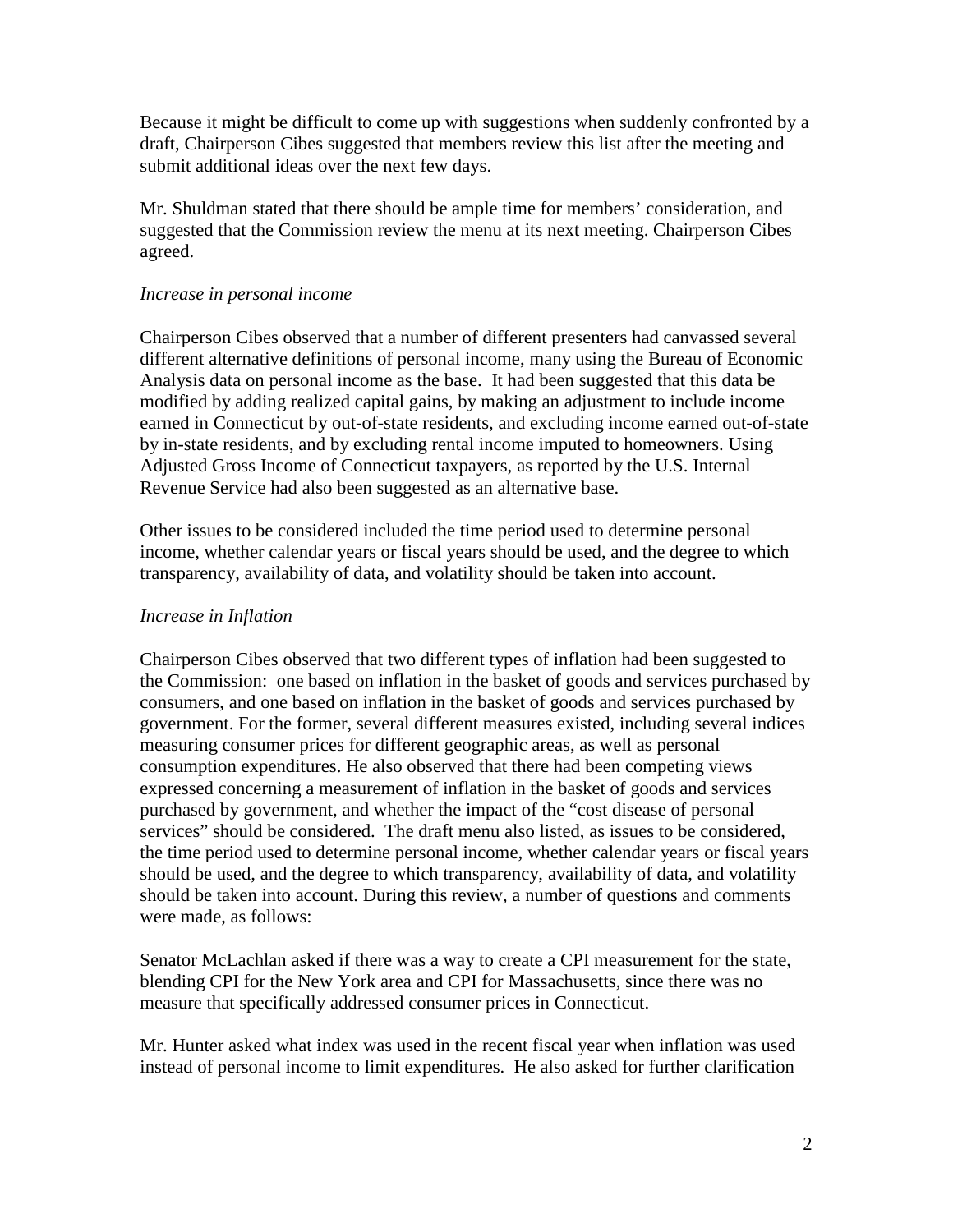about the specific measure that might be used to measure inflation in the basket of goods and services purchased by government.

Mr. Shuldman offered that the Commission should not consider a definition of inflation which was based on the goods and services purchased by government, because he thinks it's a license to spend.

Ms. Shemitz asked that population change be included as a factor to be considered. She observed that in Massachusetts, a limit on spending of inflation plus 2% was used, to account in part for the change in population. Mr. Shuldman asked what would happen if population goes down: does the limit decrease?

# *General Budget Expenditures*

With respect to General Budget Expenditures, Chairperson Cibes raised a number of points to be discussed by the Commission in the future, under the following groupings:

- Whether some specific categories of expenditures which are limited by a spending cap need to be specifically identified – such as, for example
	- o The "normal cost" of pensions
	- o State-funded expenditures required by a federal funding program, after the first year
	- o Grants to "non-distressed" municipalities
- What categories of spending should not be limited by the cap POSSIBLY including
	- o Certain appropriated funds, such as
		- Expenditures for the payment of bonds, notes or other evidences of indebtedness, such as
			- Bond premiums
			- The portion of the Annual Required Contribution representing the unfunded liability of SERS and TRS pensions
		- State-funded expenditures required by a federal funding program, in the first year
		- Expenditures pursuant to court orders
		- ❖ Grants to Distressed Municipalities
		- $\triangleleft$  Investment in infrastructure required for economic growth
	- o Certain non-appropriated funds, such as
		- Federal funds granted to the state or its agencies (e.g. federal share of Medicaid etc.)
		- Revolving Funds
		- Programs supported with revenue dedicated to that program
		- Other revenue intercepts
		- $\div$  Tuition and fees in higher education units
	- o Tax expenditures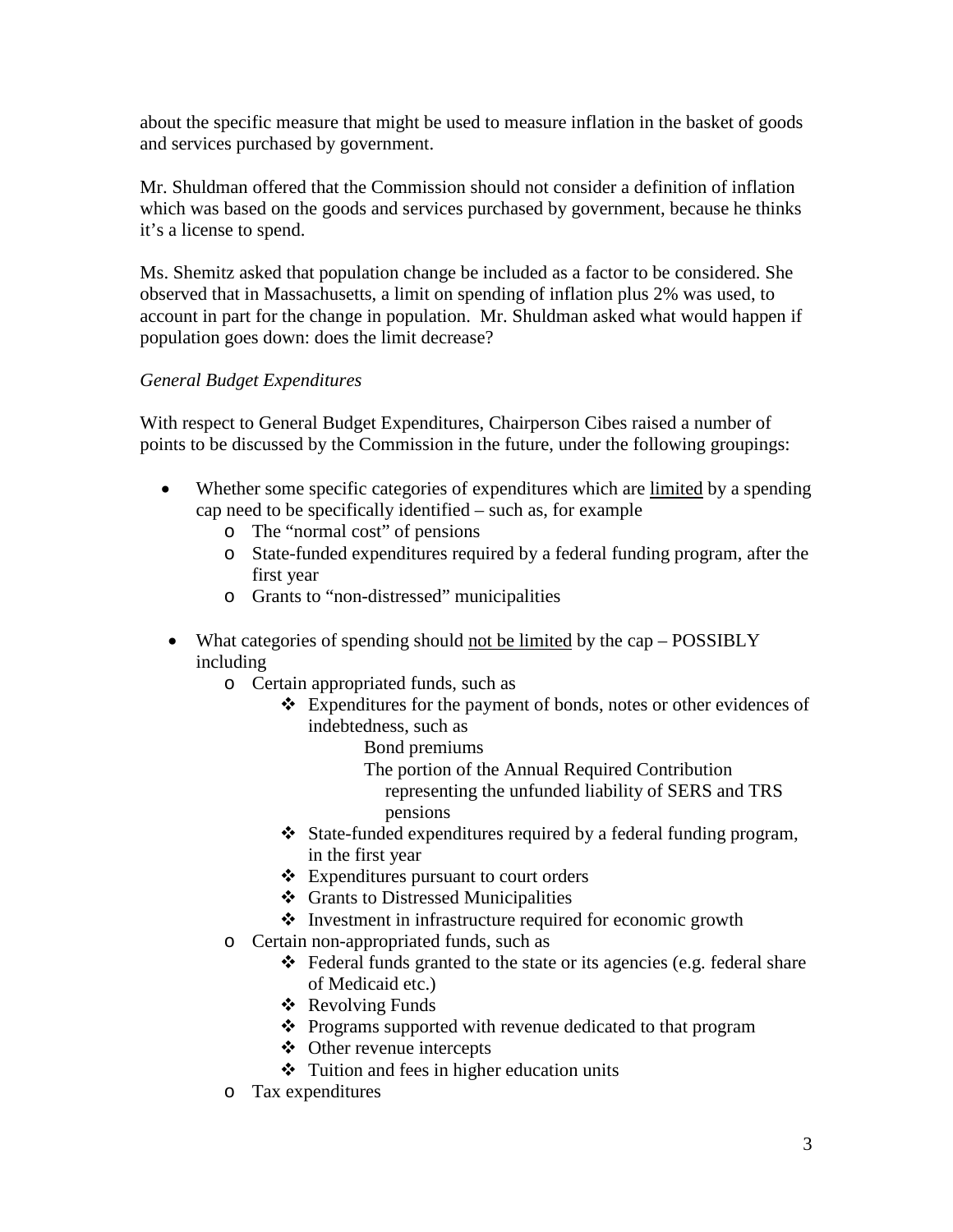Again, during the review of potential issues to be discussed, members of the Commission made various comments:

With respect to the first grouping (what should be included in general budget expenditures), Ms. Shemitz took issue with starting from the definition of general budget expenditures in effect in the 1991 statute. Other states define general budget expenditures much more narrowly. Other states try to limit runaway spending, but don't try to prevent investment in critical services or in programs which meet newly identified current needs. A possible definition of general budget expenditures might be, for example, usual ordinary running or incidental expenses of general government, and not including monies deposited in the treasury for a special or dedicated purpose.

Chairperson Cibes invited Ms. Shemitz to provide specific language for consideration.

Mr. Shuldman asked for further explanation of "federal mandates or court orders in their first year." Mr. Fiore explained that the language in the 1991 statute provided that spending for federal mandates and court orders in their first year was outside the cap, but in future years, such spending was limited by the cap, with the exception of spending pursuant to a multi-year phase-in, in which phased-in spending would also be exempt from the cap.

Mr. Hunter asked about rebasing of such expenditures after the first year. Mr. Fiore responded that there was no need to rebase, since the initial year's spending was built into the base.

Representative Davis asked for clarification of whether the federal share of expenditures is under the cap, or whether it was just the state share of spending. Mr. Fiore stated that only on-budget spending was included under the cap.

Chairperson Cibes then turned to a review of expenditure items that might be excluded from general budget expenditures, and reviewed a number of possibilities (the second grouping).

Ms. Shemitz asked what would happen if the required state portion of Medicaid, under the Affordable Care Act, is increased. Because this would be pursuant to federal law, should not this change require rebasing, so that the additional expense would not be capped? Mr. Fiore responded that, in his view, there would not be rebasing, and that the additional required spending would be under the cap.

Mr. Shuldman asked about the treatment of bond premiums. Would it be an expenditure item? Chairperson Cibes responded that the Commission needs to take a look at that. Bond premiums could be regarded as a revenue item, or if an expenditure item, might be classified as payment of debt service, and hence exempt from the cap. But the issue has been raised, and should probably be looked at.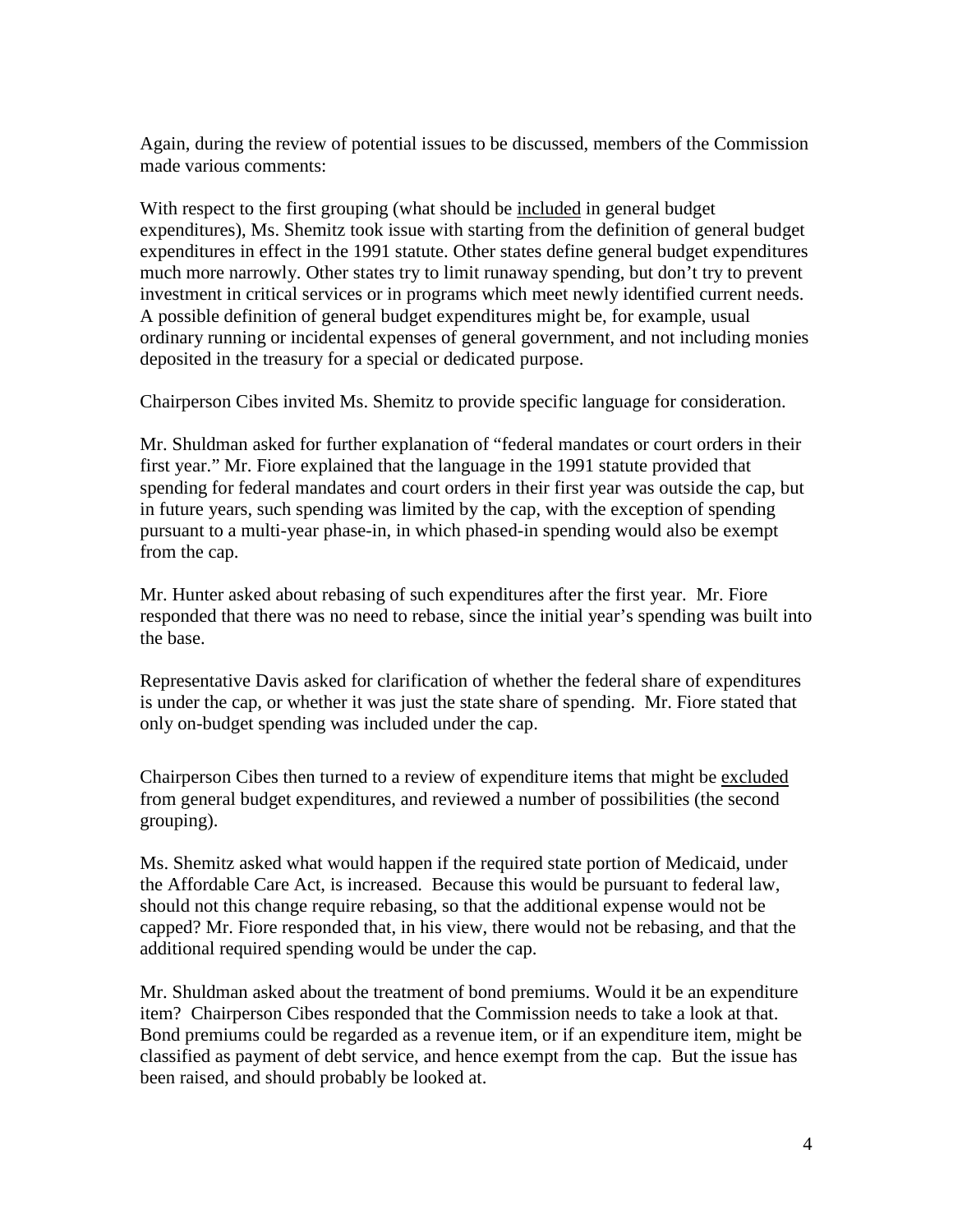Sen. McLachlan asked where revenues from the federal government received in conjunction with the hospital tax are included. Mr. Fiore's response was that such revenue is generally a revenue item, not an expenditure item, although some portion might go to an off-budget fund.

Mr. Shuldman asked for further discussion about bond premiums being classified as revenues or as lapsed funding. In either case, Mr. Fiore said, it goes to reduce a deficit.

Mr. VanWinkle suggested that the Commission come up with a definition of what a "pass-through" grant is, rather than trying to detail and review a whole list of specific grants.

Mr. Shuldman questioned how the state could afford "one-off" programs to address such items as transportation infrastructure. At some point, the state will have to make choices about what it wants to fund. Chairperson Cibes responded that such an issue might require further discussion, but it may not be within the Commission's purview, since it might involve a decision to increase revenue.

Ms. Shemitz wanted to share her view as to how the spending cap fits into a larger picture. The constitutional amendment makes the spending cap one of a three prong tool that was created. The first is a requirement to not spend more than the state takes in. The second is a limit on increased spending. The third has to do with putting unused money in the Budget Reserve Fund. All work together as an integrated whole. She just wanted to remind the Commission not to become legislators, and limit the legislature in doing what wasn't intended, or to see the spending cap as the only tool that the legislature has in order to make sure that the legislature complies with the constitutional mandate.

Representative Davis was concerned that monies in a dedicated fund, such as the Community Investment Act, could be carved away and redirected to the General Fund. He's not quite sure how to address this, but wants to avoid taking this revenue and spending it for other purposes. Mr. Fiore observed that there are many dedicated funds, such as Bradley Field, listed in the Comprehensive Annual Financial Report of the state, which some might want to determine as under the spending cap.

Representative Smith is also concerned that monies could be shifted to the General Fund. If the state is going to put money in the separate funds, and then use it for other purposes, we're just fooling ourselves. Why are we putting things outside the cap? We need to be serious about over-expenditures by government.

Chairperson Cibes reminded the Commission that OPM had presented information that the average annual growth rate of appropriations since the constitutional cap was adopted has exceeded the average annual growth rate of the spending cap by only  $1/20^{th}$  of one percent. So it appeared to him that the General Assembly has been fiscally responsible over this time. Indeed, when the spending for this fiscal year is included, the average annual growth rate of appropriations has been less than the average annual growth rate of the spending cap over the entire period. So the legislature has been pretty frugal.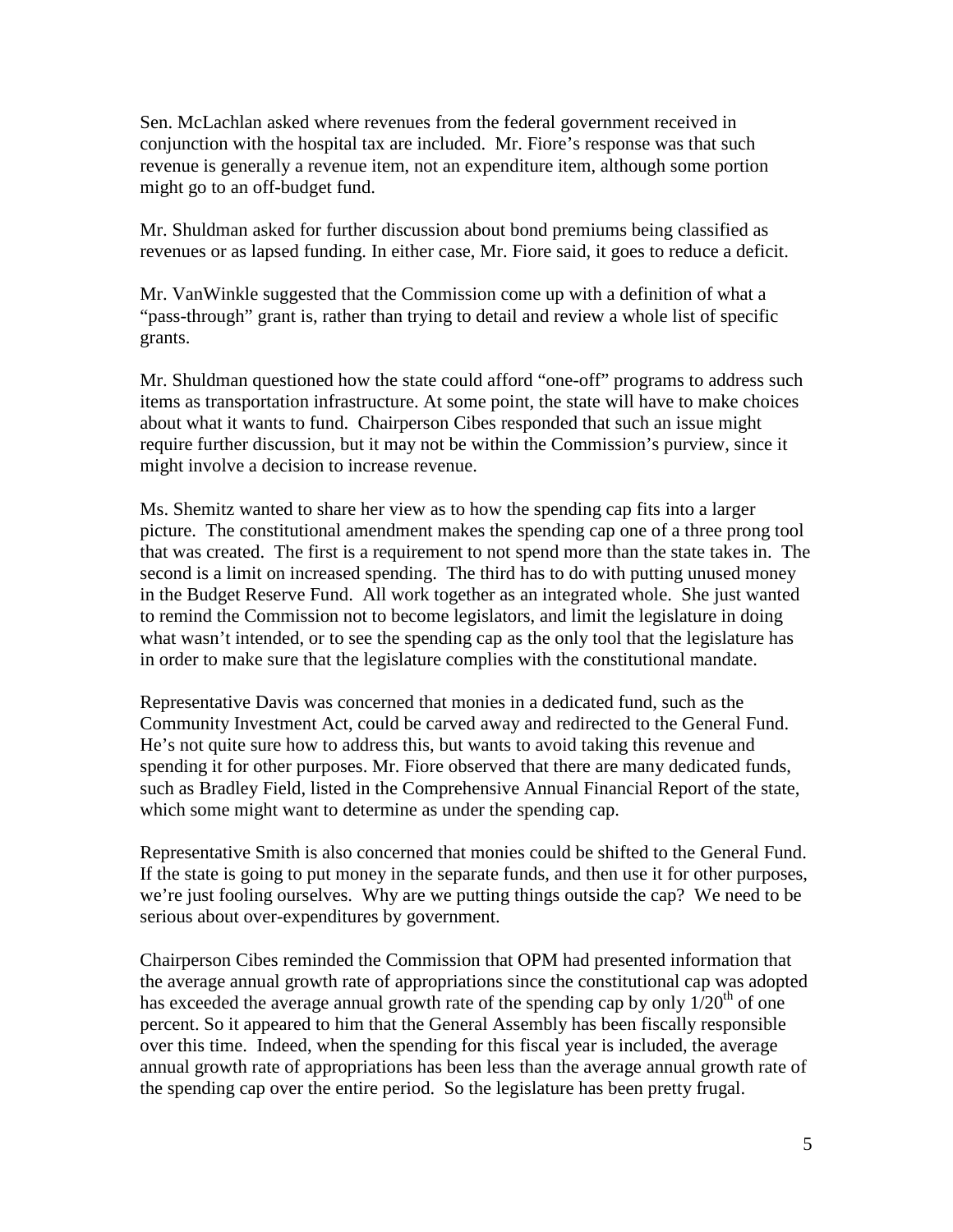Mr. Shuldman expressed his view that he could not see how anyone could say that the spending cap has worked.

#### *Rebasing*

There were other issues to be considered by the Commission, Chairperson Cibes continued, under the category of rebasing. The constitutional language provided for the possibility of rebasing pursuant to a declaration of emergency or extraordinary circumstances, and/or pursuant to the use of the Rainy Day Fund, CGS 4-30a. There had also been suggestions that the base for the spending cap be allowable spending in the previous year, as opposed to the actually appropriated spending in that year.

Chairperson Cibes concluded the review of this menu of items to be considered by again asking members of the Commission to make additional suggestions for inclusion, to be taken up at the meeting on August  $15<sup>th</sup>$ .

Rep. Davis asked if our charge was to recommend definitions under the current constitutional cap, or is it under the Commission's purview to recommend changes to the constitution itself. He feared that as more and more spending is shifted to bonding and other evidences of indebtedness, as permitted by the constitutional amendment, it allows more and more spending on other items. Shifting spending to bonding may cost more over the long term.

Chairperson Cibes stated his belief that we are mandated to review the definitions for the statutory cap, and not to make recommendations concerning revision of the constitutional cap. There does not seem to be great appetite for revising the constitutional cap.

Rep. Davis said that one way to control shifts to bonding in the future is to say that anything that's currently in bonding would be exempt from the cap, but any shift to bonding in the future would be under the cap.

Chairperson Cibes remarked that it had been argued that one of the reasons for excluding payments for debt service from the cap was to assure bondholders and rating agencies that the state would continue to pay for debt service unlimited by the cap.

Rep. Davis said that he thought it might reassure the rating agencies if bonding were under the cap.

Rep. Steinberg agreed with Rep. Davis about the Commission making recommendations about a constitutional change; we should be in the solutions business. If the Commission believes that there is a way to make the spending cap more effective, it should offer to make recommendations about revision of the constitutional cap

Mr. Hunter stated his concerns, raised by the text of the constitutional amendment. What about the term "authorized" in the first sentence? Can the Commission even consider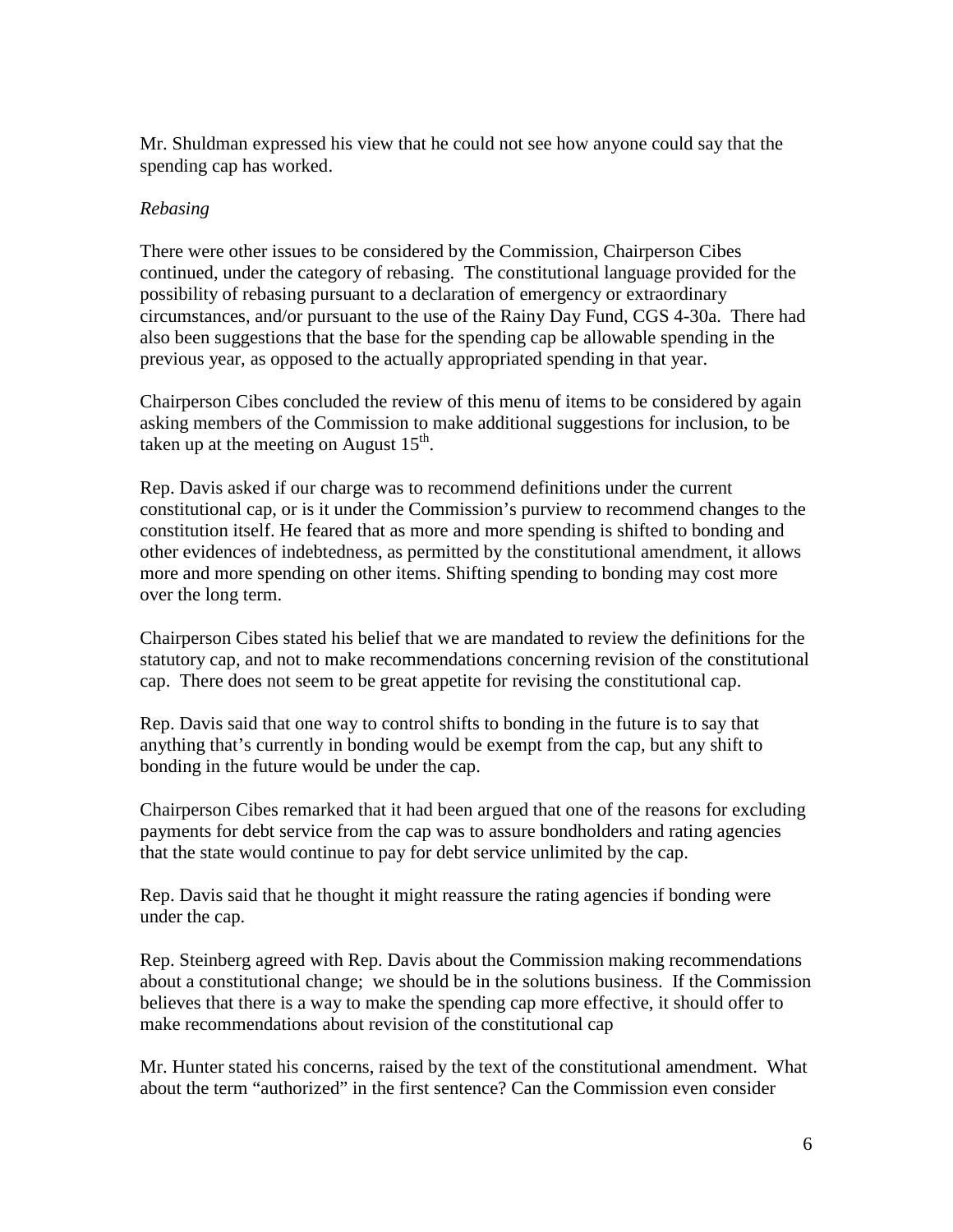whether to use "allowable" spending from the previous year as a base? He suggests that the Commission consider whether to ask the Attorney General to weigh in on the flexibility we have to interpret the terms of the amendment.

Ms. Shemitz said that in her view it was incumbent to look at the language which established the Commission, which is pretty clear, prescriptive and short. The Commission is not charged to reconsider the language of the amendment, or to use the definitions of the 1991 statute.

Mr. Hunter thought there should be a complete report of the Commission's deliberations, including whether there are barriers to coming to a better definition of some of the terms it has been asked to define.

Chairperson Cibes again reiterated his request that recommended changes to the list be submitted by the time of the next meeting.

# **OPM's Exhibit About Alternative Definitions of Increase in Personal Income**

The Commission then turned its attention to OPM's exhibit concerning various definitions of personal income, previously circulated to members.

Mr. Fiore called attention not only to the spreadsheet, but to the notes, which clarify some of the data. Specifically, he noted that the data were presented on a calendar year basis, and were updated with the most recent information.

Mr. Fiore clarified, in response to Mr. Hunter, that all columns were reported on the same basis (of calendar year).

Sen. McLachlan asked if the use of calendar year, versus fiscal year, could skew the results, and Mr. Fiore said that it could. OPM had used the calendar year as the basis of data for this table, because capital gains information was only available for calendar years. Data for other factors, however, were available for fiscal years.

Sen. McLachlan stated that, in deciding on a recommended definition, the Commission should specify whether calendar years or fiscal years should be used, so as not to give flexibility to the legislature to decide each year which was most desirable.

Mr. Shuldman asked why the legislature, in 2015, required the use of the fiscal year as a base for this biennium? Mr. Fiore responded that it did so because it gave additional room under the cap, in this instance because the impact of the recession five years earlier had reduced the average.

Mr. Hunter formally asked that the menu of items be expanded to include a recommendation with respect to the use of calendar versus fiscal year. Chairperson Cibes called attention to the draft menu in which this issue was already included.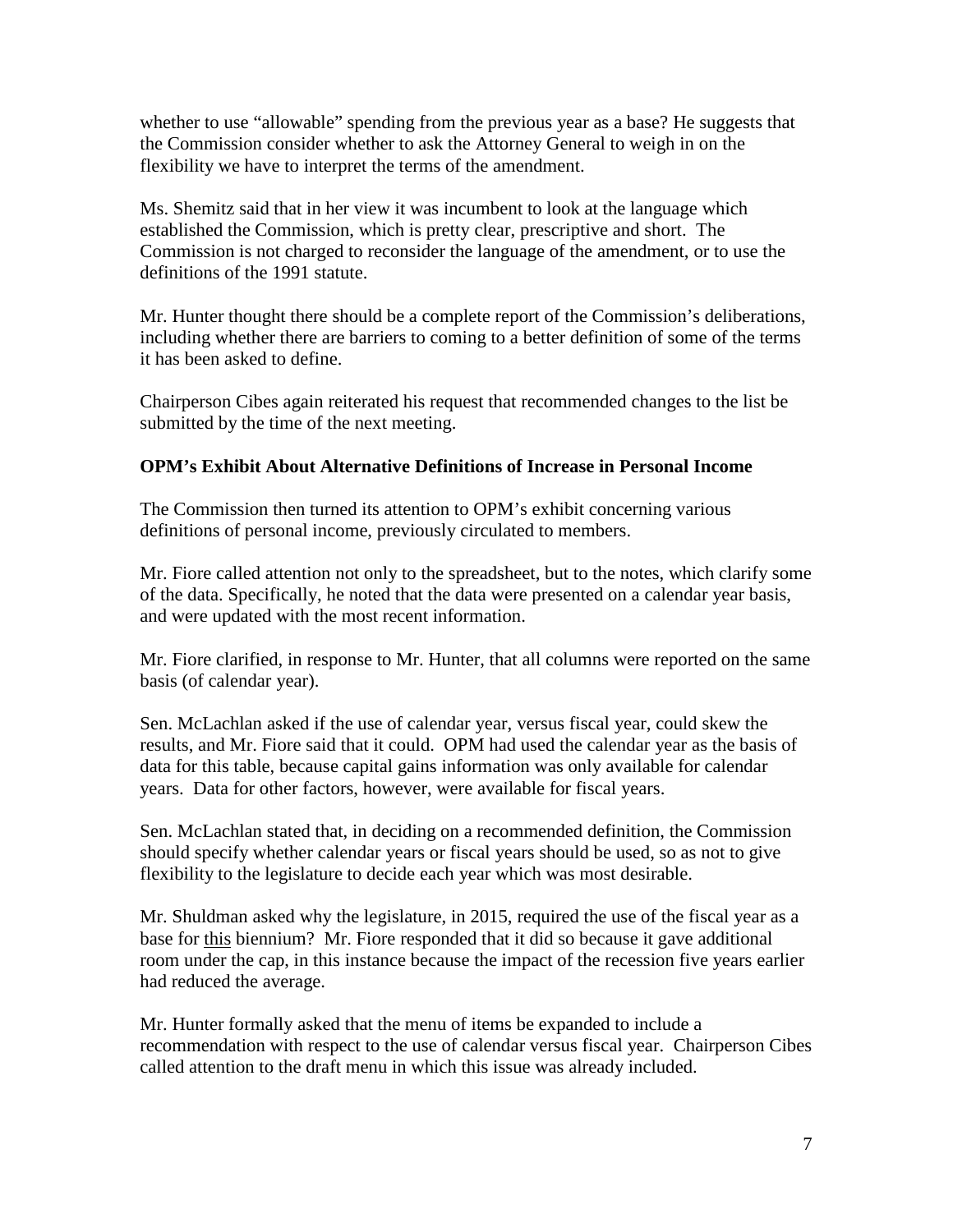Mr. Van Winkle said that as an economist, he suggested that the Commission recommend the use of BEA personal income, since there was not much difference in the measures, and the Commission could better spend its time reviewing more controversial matters such as general budget expenditures.

Ms. Bates agreed, stating that she was surprised how little difference there was in these measures. Also, BEA personal income data was easier to get.

Chairperson Cibes said that he detected a consensus emerging, so he suggested that the matter be placed on the agenda for the next meeting, for a vote.

Mr. Hunter asked that, before the Commission jumps to any quick conclusion, OPM produce a chart showing how data in this spreadsheet aligned with the growth in state revenue over the period of time included in this exhibit. There should be a measure of how the Commission thinks the revenue will grow.

Chairperson Cibes noted that state revenue depends on legislative action to raise revenue, not by underlying growth in personal income.

Mr. Hunter asked that OPM, in producing the chart he requested, highlight those years in which there were major changes in tax policy.

Ms. Shemitz suggested that the Commission hear from Ms. McNichol what she recommends: in her advance presentation, she recommends that capital gains be included in the measure of growth of personal income. There is a difference in the growth rate of AGI, which does include capital gains. Let's not jump to conclusions too quickly.

Ms. Bates called attention to the fact that when AGI is measured over 5 year and 10 year period, it actually produces a lower permitted cap. The goal should be to use a measure which is less volatile, easier to get, and easier to understand. That's why she would advocate for using the BEA personal income measure.

Mr. Shuldman observed that when one looks at the 5 year average growth rate including capital gains, the average declines. He thinks the Commission is close to decision, so it should get past this to more meaty topics.

Mr. Hunter observes that the time duration used does make a difference.

Mr. Fiore agreed that the numbers do show a remarkable convergence. Given volatility problems, given the collecting problem, it makes sense not to use complicating factors.

Mr. Van Winkle asked for a similar table/chart which shows how inflation measures affect the cap. Mr. Fiore said that OPM was working on such a chart, which would look at various measures of inflation.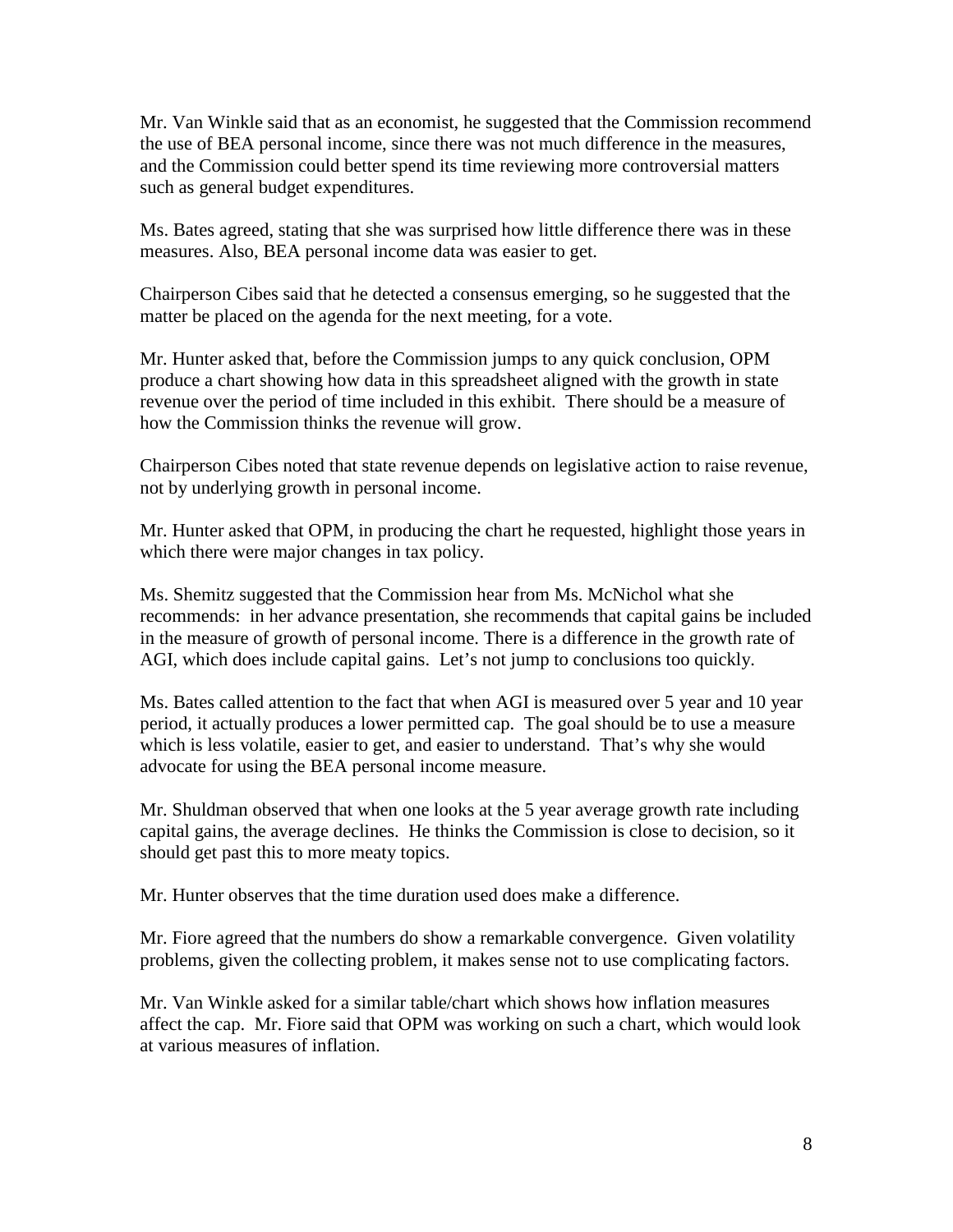Mr. Van Winkle asked if that table would use December to December numbers, or some other time frame. Mr. Fiore confirmed that the analysts would clearly identify what time frame would be used.

This portion of the discussion concluded. Chairperson Cibes observed that the OPM chart included most, if not all, of the information that would be necessary to reach a conclusion. So he thought that a vote on this topic of personal income could be held at the August 15 meeting.

# **Presentation by Elizabeth McNichol, Center on Budget and Policy Priorities**

The attention of the Commission then turned to the presentation by Ms. McNichol. The chairperson noted that it might well address a number of items being discussed today. [Please refer to Ms. McNichol's written statement dated August 1, 2016, previously distributed, and to her PowerPoint which occasioned the questions and answers that are summarized below. The content of Ms. McNichol's presentation is not repeated here.]

Sen. McLachlan inquired why it appeared to Ms. McNichol that it was inconclusive that spending caps in states that have one did in fact limit the size of government or reduce spending growth. Was it because of continued tinkering with the cap? Ms. McNichol responded that it appeared that some of the inclination to address needs that led to putting a cap into place in the first place continues to have an impact on legislative decisions – that is, to find a way to address perceived needs. Secondly, it's hard to design a formula now for future circumstances; so that when a state is confronted with the need to increase support for education, for example, it finds a way to increase spending to do so.

Mr. Shuldman asked why Ms. McNichol said that there was little evidence that TELs improve state economies: it appears from her first slide that many states which have TELs are growing and prospering. Is it because of TELs?

Academic studies show that there are a lot of things going on, Ms.McNichol responded. There's climate, there's different mixes of industries, etc., and when academic studies control for these and other factors, it appears that the effect of TELs is not significant: that there are other things going on.

Mr. Shuldman said that his impression is that examples contradict this. He observed that Ms. McNichol had asserted that it's hard to design a spending cap that takes the place of careful deliberation by the legislature and the governor. But from his perspective, while maybe there's deliberation in these other states that are prosperous, there doesn't appear to be deliberation in Connecticut. There are few checks and balances here, so isn't it better to put spending caps in place to force that deliberation?

Ms. McNichol disagreed. Connecticut has a pretty open budget process. There's a lot of information available, and there are opportunities for the public to weigh in. Besides, spending caps can have impact outside of the appropriations process which reduces the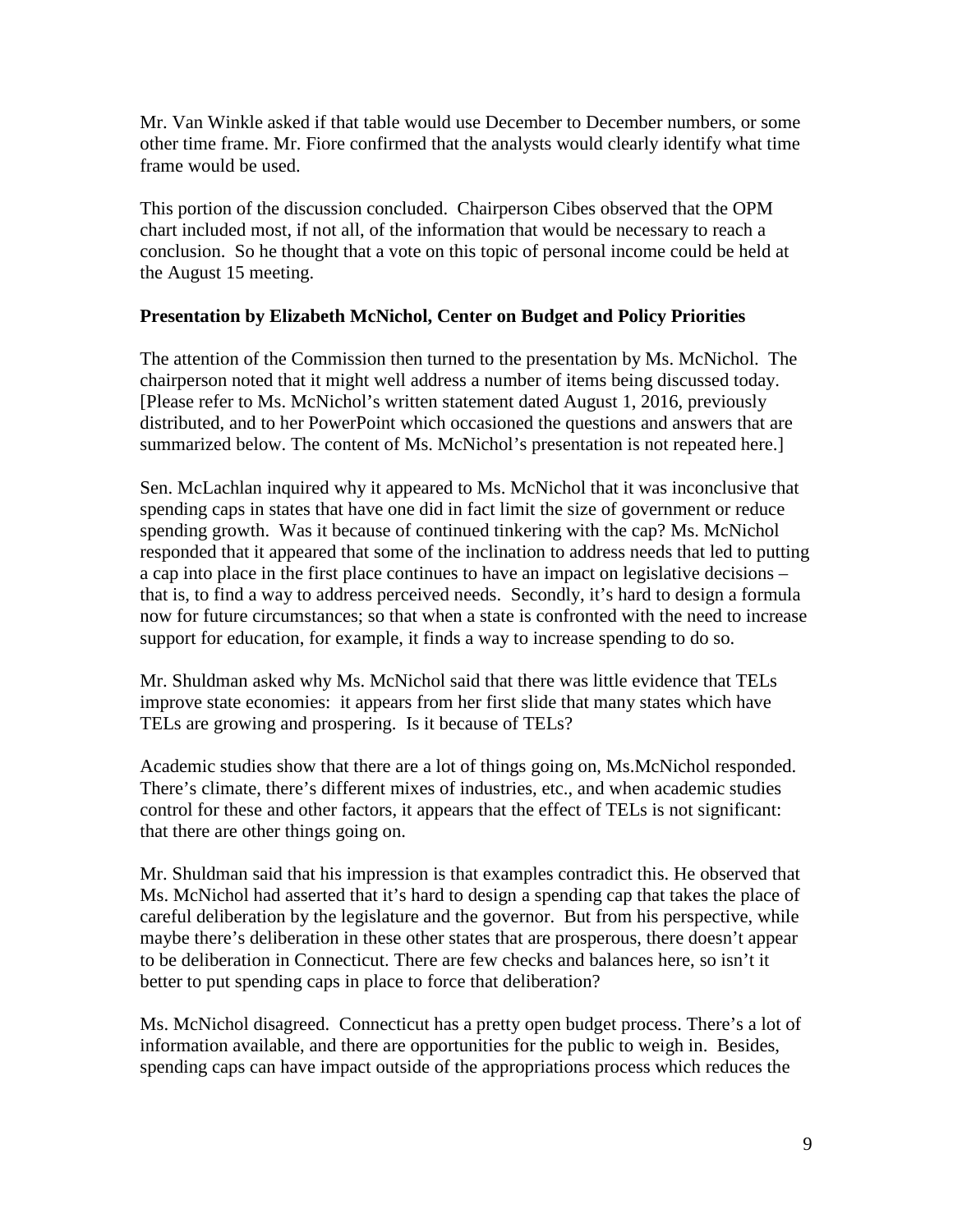ability to talk about what's going on. For example, if programs are funded with intercepts or by tax credits or exemptions, there is little ongoing scrutiny of these programs.

Rep. Smith asked if the top 10 states for prosperity have spending caps or not? Might not a spending cap be one of the important factors that lead to prosperity?

Ms. McNichol replied that she would have to go back and look at her sources. She pointed out that she has cited many of those in her written statement.

Chairperson Cibes observed that there are many citations in her written statement dated August 1, and that other CBPP studies support M. McNichol's conclusions. In addition, he called attention to the NCSL paper, which provides a balanced analysis of the benefits and disadvantages of spending caps.

Ms. Shemitz asked about Ms. McNichol's comment that spending limits can undermine representative democracy by requiring a supermajority to adopt a budget or to address a particular need that comes up. Suppose that in a move of enlightened self interest, the state decided it was going to fund universal preschool, because of the tremendous positive benefits going forward, and it made the decision by majority vote. If the spending cap is applied to all state appropriations, rather than just the ordinary running of state government, would it then need to go back and make that decision by a supermajority? Ms. McNichol confirmed that was her understanding.

Chairperson Cibes further inquired, if there is concern about the inequity of property taxes in Connecticut, and the legislature decided to devote additional resources to fund a closing of the gap between identified need and the capacity to meet that need, would a super-majority be required to provide those funds if they exceeded the cap? Yes, Ms. McNichol, replied, if these were appropriated funds. Chairperson Cibes observed that in the past the state has in part done this by the use of tax credits – although the particular method has not been targeted to those towns with the biggest gap between need and capacity.

Mr. Shuldman asked what if towns mismanaged their budgets – didn't control their costs, didn't fund their pension plans – and woke up one day and needed help? Suppose a bunch of legislators got together to reward bad behavior. Wouldn't the supermajority requirement be helpful in protecting the state and its residents against 50% plus one making a decision like that?

Ms. McNichol suggested that democracy has been based on a simple majority. Moreover, a spending limit is not the only thing legislators look at. They'll look at revenues. There are checks and balances.

Mr. Shuldman said that Connecticut may be a special case, a bifurcated state. Fairfield County has the wealth, but not the votes to make sure that their interests are protected. So people in those areas say they are being attacked: they don't believe they have representation, so they are moving out.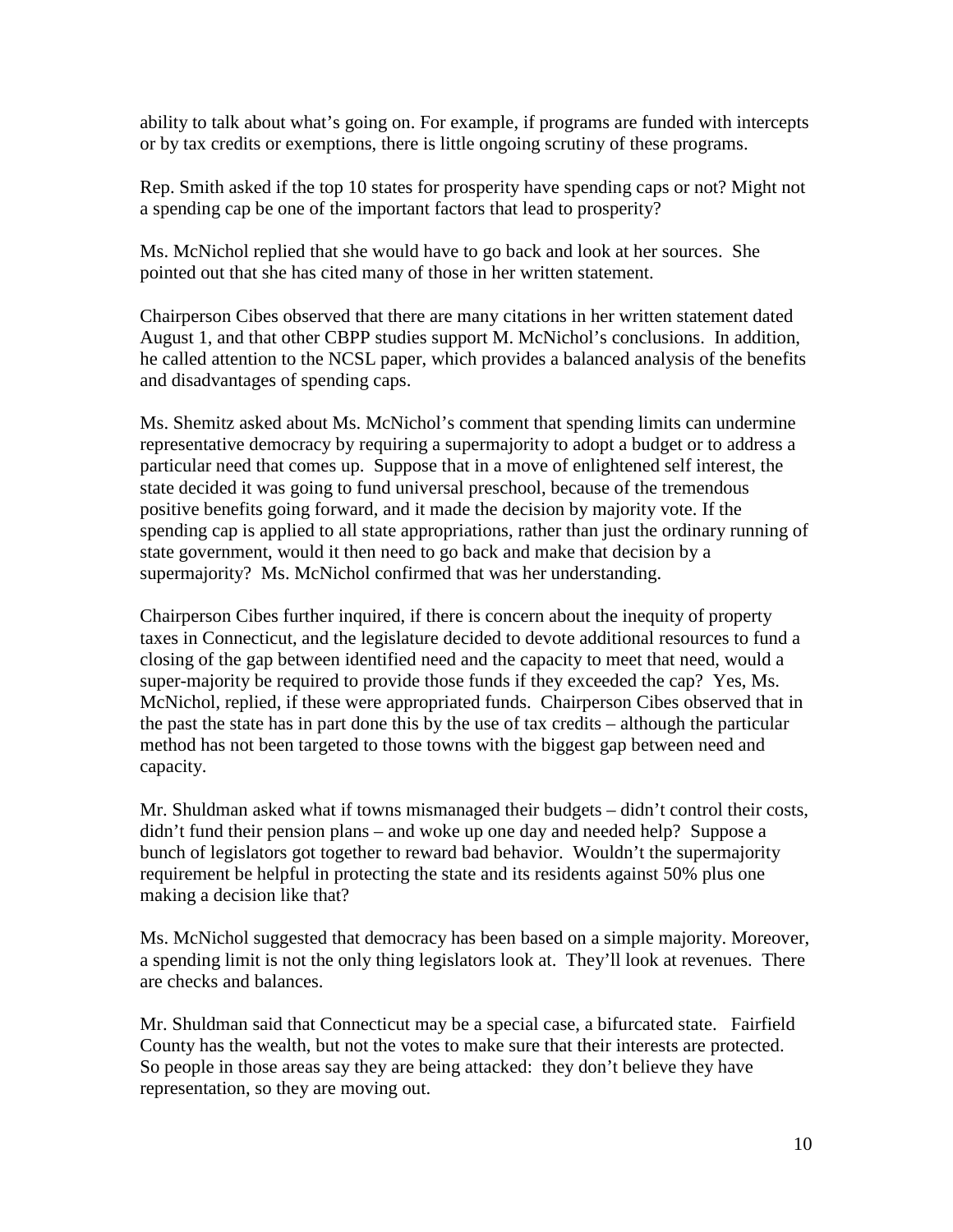Chairperson Cibes said that he thought Mr. Shuldman had made his point, even though he wasn't sure that it was totally relevant at this point. He went on to say that the Constitution of Connecticut, and many other state constitutions in the 18 teens and 18 twenties was revamped to make sure that property and wealth were not the only bases for representation. And as the Supreme Court has said on many occasions, legislators represent people, not trees or acres – or for that matter, wealth. That point aside, the premise that some towns are bad actors and therefore demand more money, is erroneous: NEPPC last year did an analysis which measured need not by actions of public officials, but by objective factors of need. The NEPPC found that there is often a gap between real needs and the capacity of towns to fund those needs. That study was also presented to the State Tax Panel last year, which noted that property taxes might need to be addressed, but declined to do so because it was only focused on the revenue side of the budget.

Sen. McLachlan asked about the ratchet effect identified by Ms. McNichol. In Connecticut, coming out of the recession, there was significant additional spending. Isn't Connecticut different, in that the state has failed to recover? Isn't the ratchet effect unrealistic?

Ms. McNichol replied that part of problem was that Connecticut was using a 5 year average lookback, which built in the impact of recession into the cap. In addition, personal income in Connecticut has been declining, which will be built into the cap in the future.

Chairperson Cibes observed that the ratchet effect may have a considerable impact going forward from FY 17, because of the major reduction in appropriations – some \$600 million – below the allowable level. So if the spending cap for FY 18 is based on the actual appropriations for FY 17, there will be a severe reduction in potential spending in that year. Some might say that would be a good thing. But if you also look at the impact of FY 17's budget on services to people, there may be some buyers' remorse: Metro North fare increases, tuition and fee increases in higher education, services to developmentally disabled being reduced. So the people of the state may be looking to see if remedies can be found in appropriations going forward. Those, of course, are questions for the legislature to determine, but it may be well to remember that an inflexible spending cap may prevent the legislature from responding to those needs.

Mr. Hunter commented that both the constitutional amendment and the statutory language provide for flexibility, because of the possibility of Governor's declaration of emergency or extraordinary circumstances. So there is flexibility if the case can be made. There is a need to fulfill the bargain that was struck 24 years ago.

Mr. Shuldman noted that there is a difference between a 10 year lookback and a 5 year lookback. A 10 year average would allow spending to grow more, based on spreadsheets. Wouldn't that make it worse for the state, if there was not enough revenue to fund spending?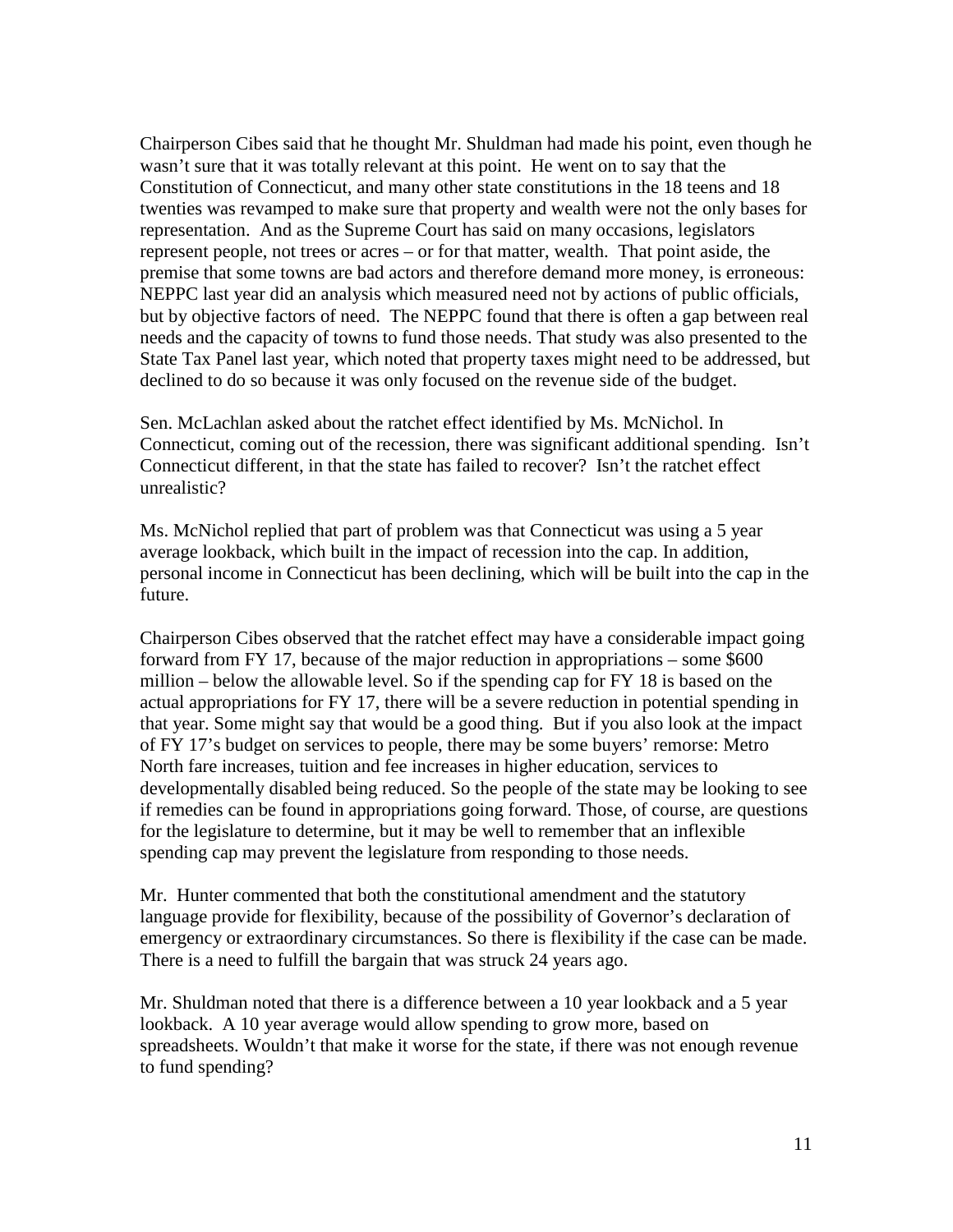It's matter of different perspectives, Ms. McNichol replied. From her perspective, it would give the state more flexibility to address poverty, or to invest to bump up the economy to grow out of the recession faster, and hence would be a positive. That would have to be paired with the new Rainy Day Fund provision, so that money would be set aside when times are good.

Mr. Shuldman said that using the 10 year lookback would overstate the amount of money coming in, which would create a deficit.

Ms. McNichol pointed out that using personal income in the formula is really measuring the ability of the state to pay, the state's capacity to raise revenue. You don't need a lookback formula to tell you what money is actually there. The spending cap is not telling you how much money is coming in, it's telling you if you wanted to grow the spending in a controlled fashion, as a fairly constant share of the economy, here's how much you can spend.

Mr. Shuldman asked if you set spending higher, to match a projection of income, and the income actually falls, where is the money for the budget going to come from, unless you're advocating for tax increases.

Ms. McNichol said that she was advocating for setting money aside in good times, so that it would be available to spend when it's needed.

Chairperson Cibes asked what was the "implicit price deflator" in Ms. McNichol's graph of alternative inflation measures. Ms. McNichol replied that it was the share of the GDP price deflator attributed to state and local government purchases. She noted that in recent years, it was lower than the GDP price deflator.

Mr. Van Winkle clarified, in response to Chairperson Cibes' question, that the implicit price deflator for state and local government purchases was a measure of the inflation for what state and local government actually purchased – much of it compensation.

Ms. Bates said that she was concerned about using "allowable" spending as the base for subsequent spending. It would actually ratchet UP spending, and decrease the state's ability to put money aside for future spending.

Sen. Cassano observed that Ms. McNichol did not address how court decisions are treated by spending caps. He was specifically concerned about the CCJEF case; if spending to implement a court order in the CCJEF case is only exempt from the cap in the first year, no matter how good the language of a spending cap, we would be in serious trouble if we lose the CCJEF case. He noted Ms. McNichol's comment on the first page of her August 1 statement, that "the experience of the 28 other states with spending caps . . . suggest that it is virtually impossible to design a spending cap that will ever take the place of careful deliberation by legislators and governors." There are 28 different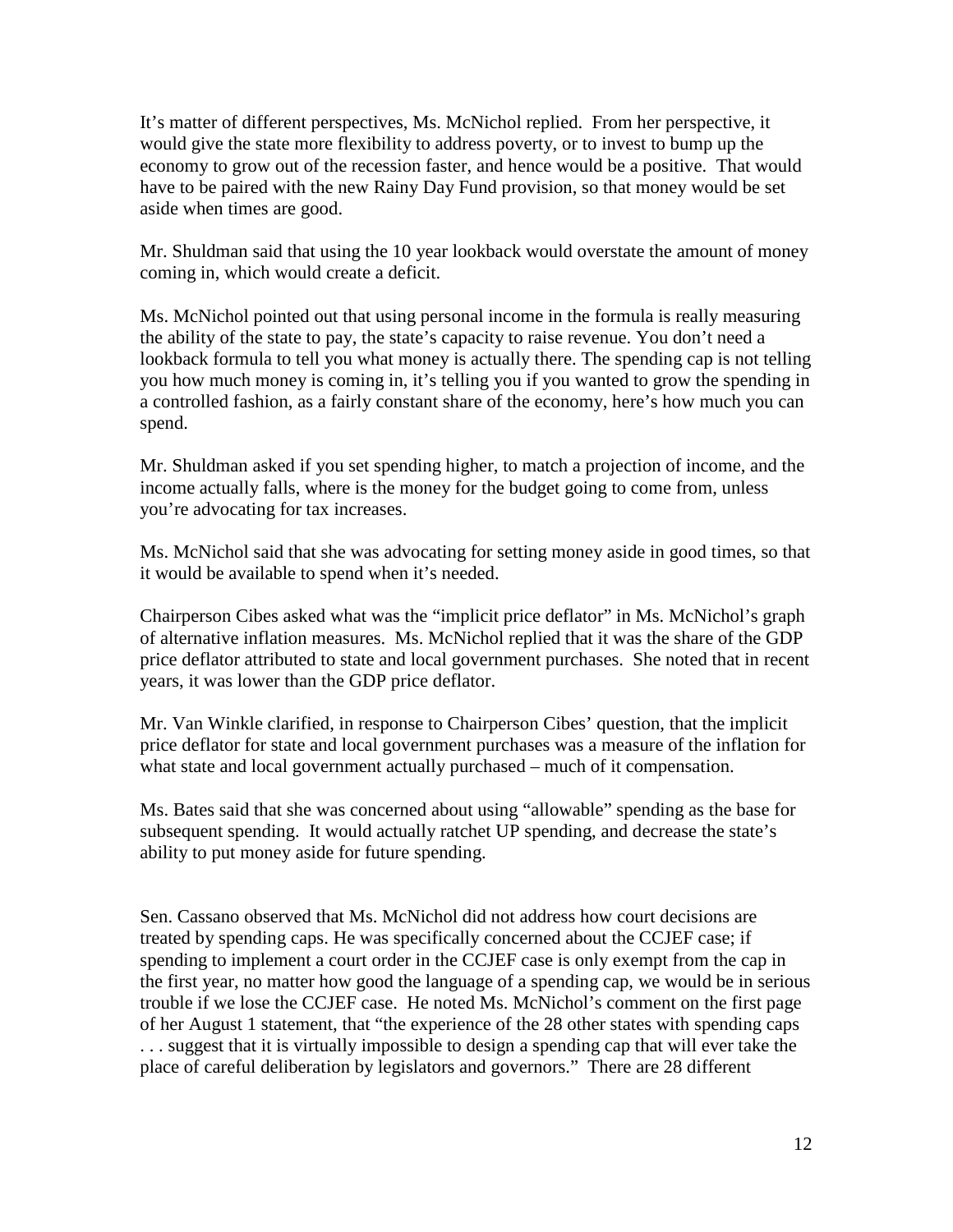spending caps. It's impossible to come up with a spending cap that bridges all the differences we have.

Mr. Van Winkle asked Ms. McNichol, "so what is the best model?" Her response was that she thinks the best model is something other than a spending cap. If pressed however, she would say that one that tied the cap to a share of personal income would probably work better than others.

That would mean that one would presumably have to project personal income into the future, Chairperson Cibes asked. Ms. McNichol said yes, but you already do that in conjunction with putting the budget together with the revenue estimates.

Mr. Shuldman observed that the process didn't work last year or this year. In the end, unless the state increases taxes, it can't spend more than it takes in.

Ms. McNichol observed that that's why every state but Vermont has a balanced budget requirement. Mr. Shuldman commented that a balanced budget limit ccomes late in the process. Shouldn't a spending cap be used as a guidepost, to control what the state spends?

Ms. McNichol responded that, to her, a spending cap is a blunt instrument. If there are problem areas, what is needed is to look forward: project what is needed, project what revenue will come in, project what is going to be needed one-time, in the budget that we're constructing now, rather than rely on a formula based on the past.

Chairperson Cibes commented that what Ms. McNichol is suggesting in part is what 169 towns in the state do every year; they look at what they need to spend, and their revenue capacity, and if they decide that what they need to spend is more than their revenue, they generally increase taxes. That certainly seems to be a good model for the state to follow. Those taxes may not need to increase very much; it's a responsible way of complying with the balanced budget requirement, which is also part of the constitutional amendment that includes the spending cap.

Mr. Shuldman asked if the chairperson is saying that the governor and the legislature look at what they need to spend for the following year, and then just raise taxes across the board on everybody. There's no efficiencies, there's no savings, here's what we want to spend, so we're just going to raise taxes on everybody.

Chairperson Cibes said that he couldn't imagine that any responsible public servant, including the towns, and state legislators, and the governor, would automatically say that they are not going to look for efficiencies or savings, we're just going to raise, without any consideration at all, taxes. He also believed that responsible public officials look for efficiencies, look for savings, and when they have found as many as they possibly can, they then look for a package of revenue which will fund the budget.